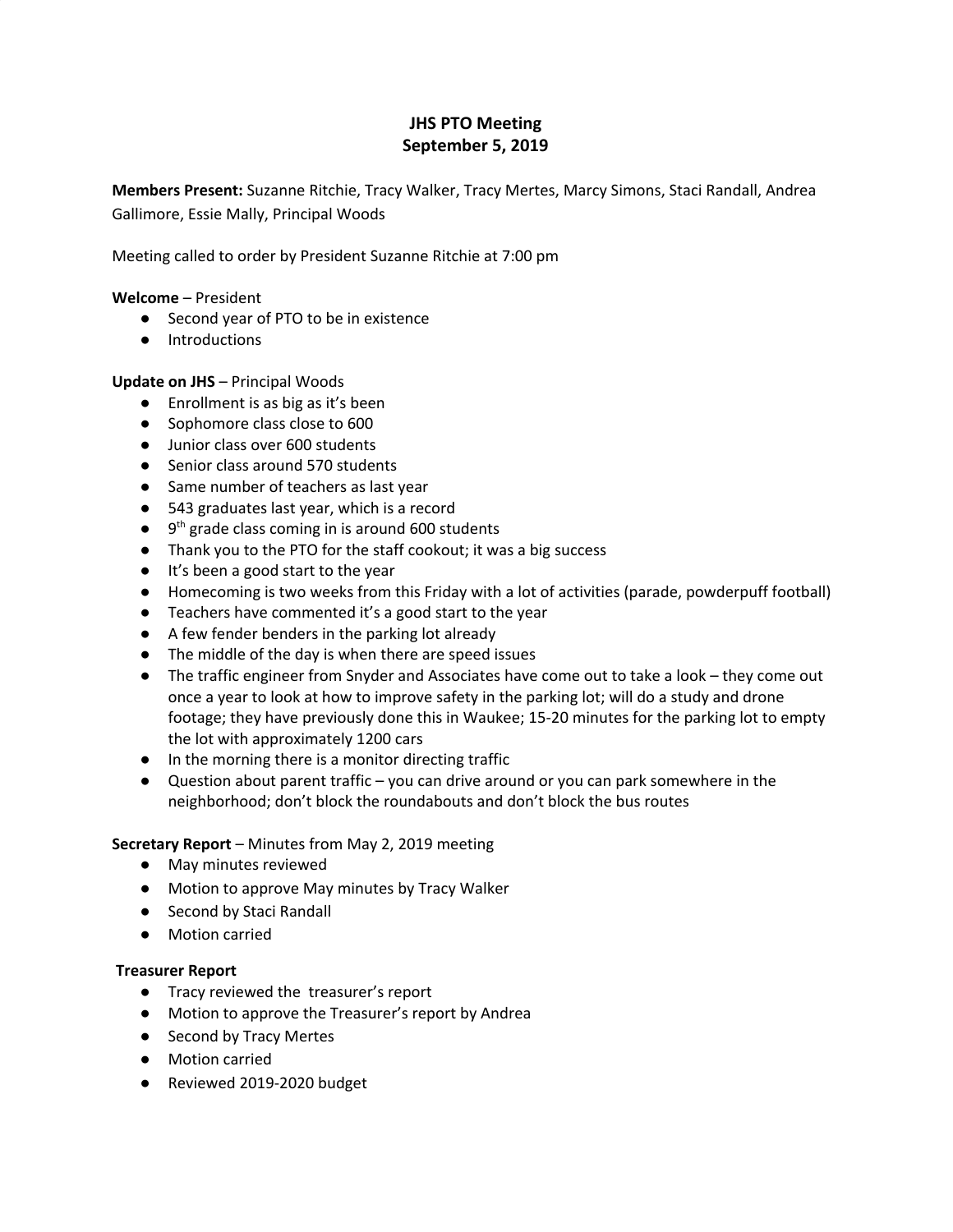- $\circ$  Is there a specific allocation for mailbox treats, conference meals, and staff appreciation?
	- Not specifically, but added in \$50/month for mailbox treats and a little bit extra
	- Typically it's about \$350 for a staff appreciation meal
- Motion to approve the 2019-2020 budget by Essie
- Second by Staci
- Motion carried
- Reviewed August Treasurer's report
- Motion to approve the August Treasurer's report by Staci
- Second by Essie
- Motion carried

## **Old Business/ Committee Reports**

- Friends of JHS update
	- **o** Cash is easy for people and a lot of companies give matching funds
	- **o** We have registered for all of the companies we are aware of where companies can choose JHS PTO
	- **o** 100% of the money goes to the school
	- **o** Can donate by check, PayPal or payroll
- **●** Amazon Smile
	- **o** Can designate JHS PTO as your charity
	- **o** They give .05% of the cost back to the school
	- **o** The school also has a wish list on Amazon Smile
	- **o** The list is on the Facebook page
- **●** Staff Appreciation Report
	- **o** August Luncheon PTO bought meat and buns; staff grilled and provided the sides
	- **o** Appreciation Week daily treats
	- **o** End of School Breakfast used the Principal Discretionary Fund to provide breakfast pizza
	- **o** Mailbox treats August candy bar "It's a treat to have you back at school! Have a great year!"; goes into the mailbox on a random day; September treat is bag with Rolos and Hershey kiss "Let's roll over the competition! Happy Homecoming Week"
	- **o** Conference Meals/Treat Table Fall and Spring conferences; during the conferences, treat table with drinks, snacks on a trolley; teachers enjoy this because they don't have to leave their tables when talking with parents
	- **o** This year the JHS PTO will partner with The Social Committee to provide a birthday pen to the teachers (embossed by Broken Arrow), along with a card; cost is approximately \$0.41 each committee per pen
- **●** School Supply Donations Liz Sullivan (secretary) has received the donations from parents and students and she puts them into a locked cabinet; hand sanitizer and Expo markers (all colors) are going quickly; always need Kleenex; will continue to put out the need for these items; Liz has received two Amazon deliveries for the PTO with supplies
- **●** Teacher Grants timeline
	- **o** Sending out form Oct. 4 with a due date of Oct. 18
	- **o** The PTO's motto for grants is "Many Kids, Many Years"
	- **o** A lot of the requests are for academic classrooms where there isn't an active booster club that already provides funds